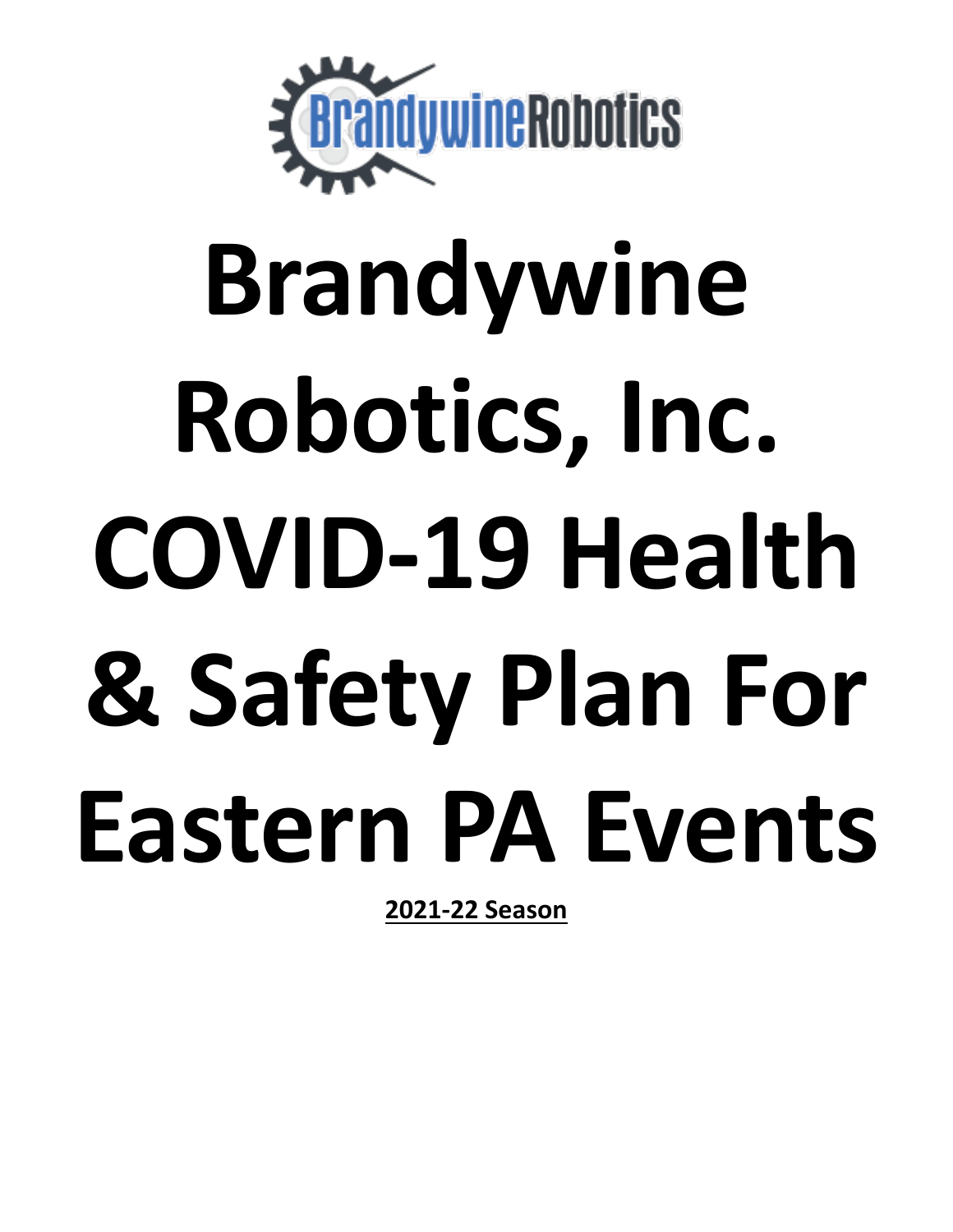# <span id="page-1-0"></span>Introduction

This document is intended to guide participants of Brandywine Robotics, Inc. DBA: Vexmen (event partner) on our in person competition event requirements for the 2021-22 robotics season during the COVID-19 Pandemic.

# Table of Contents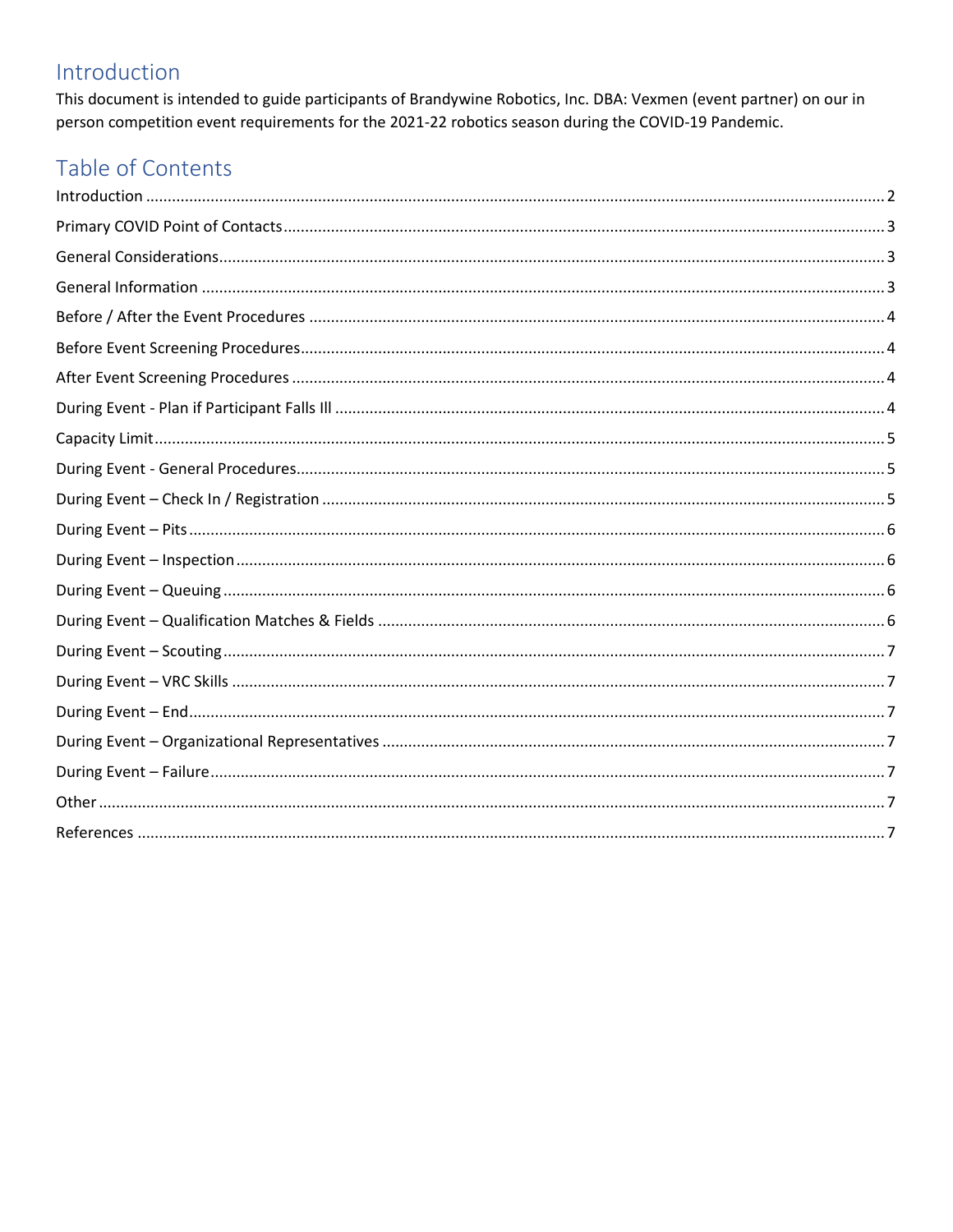# <span id="page-2-0"></span>Primary COVID Point of Contacts

The primary point of contact for all questions related to COVID-19.

Neil Johnson Chris Hallahan Ajai Nair Sr. Mentor **President** President **Vice President** [neil@vexmen.com](mailto:neil@vexmen.com) [chris@vexmen.com](mailto:chris@vexmen.com) [ajai@vexmen.com](mailto:ajai@vexmen.com) (610) 413-7272 (610) 368-8439 (610) 613-6734

#### <span id="page-2-1"></span>General Considerations

- Participation in this event is voluntary
- A participant is defined as any person attending this in person event. This includes and not limited to volunteers, students, mentors, judges, refs, RECF officials, etc.
- All participants must follow this Health & Safety Plan
- All participants must follow PA Department of Health, CDC requirements and guidelines, Chester County and Downingtown Area School District COVID-19 Requirements
	- o Ex: Adhere to hand hygiene, respiratory hygiene, and cough etiquette (e.g., cover nose and mouth when coughing or sneezing, dispose of tissues in waste receptacles).
	- $\circ$  Ex: Wash hands with soap and water for at least 20 seconds as frequently as possible or use hand sanitizer if soap and water are not available
- While there is still an inherent risk of infection for those participating, everyone in attendance should be actively working toward decreasing the risk of transmission to others
- Communicate all health and mental concerns with your parents / guardians immediately
	- $\circ$  If you parents / guardians are not immediately available, share your concerns with your mentors
- The events will be scheduled to ensure adequate time for all participants to arrive and leave on time and/or on a staggered schedule. As a result, everyone should arrive and leave at the scheduled time to avoid overlap in groups.

#### <span id="page-2-2"></span>General Information

- Events will be held at:
	- o Downingtown Area School District (DASD)
		- Marsh Creek 6<sup>th</sup> Grade Center
		- 395 Dorlan Mill Rd.
		- Downingtown, PA 19335
- After entering thru the main gym / cafeteria doors, restrooms are located down the hallway and to your right.
- There will be concessions at the event
- Food & Drinks are allowed at the event
	- o Cannot be shared with other participants
	- o Must stay in you pit area or designated volunteering area
	- o While drinking only, lift your mask to drink, no removing mask
	- o While eating only, you can remove your mask
- In the event of an emergency there are numerous emergency exits & fire extinguishers
	- $\circ$  First aid kits are located at the check in / registration and tournament manager tables
- Adult mentors and organization representatives are responsible for student safety and conduct at all times
- All participants are responsible for keeping areas as clean as possible
- All teams are responsible for keeping their pit area clean and organized for safety and easy repacking after the event
- There will be NO practice fields or practicing on skills or competition fields unless it's approved by the Event Partner and/or Head Ref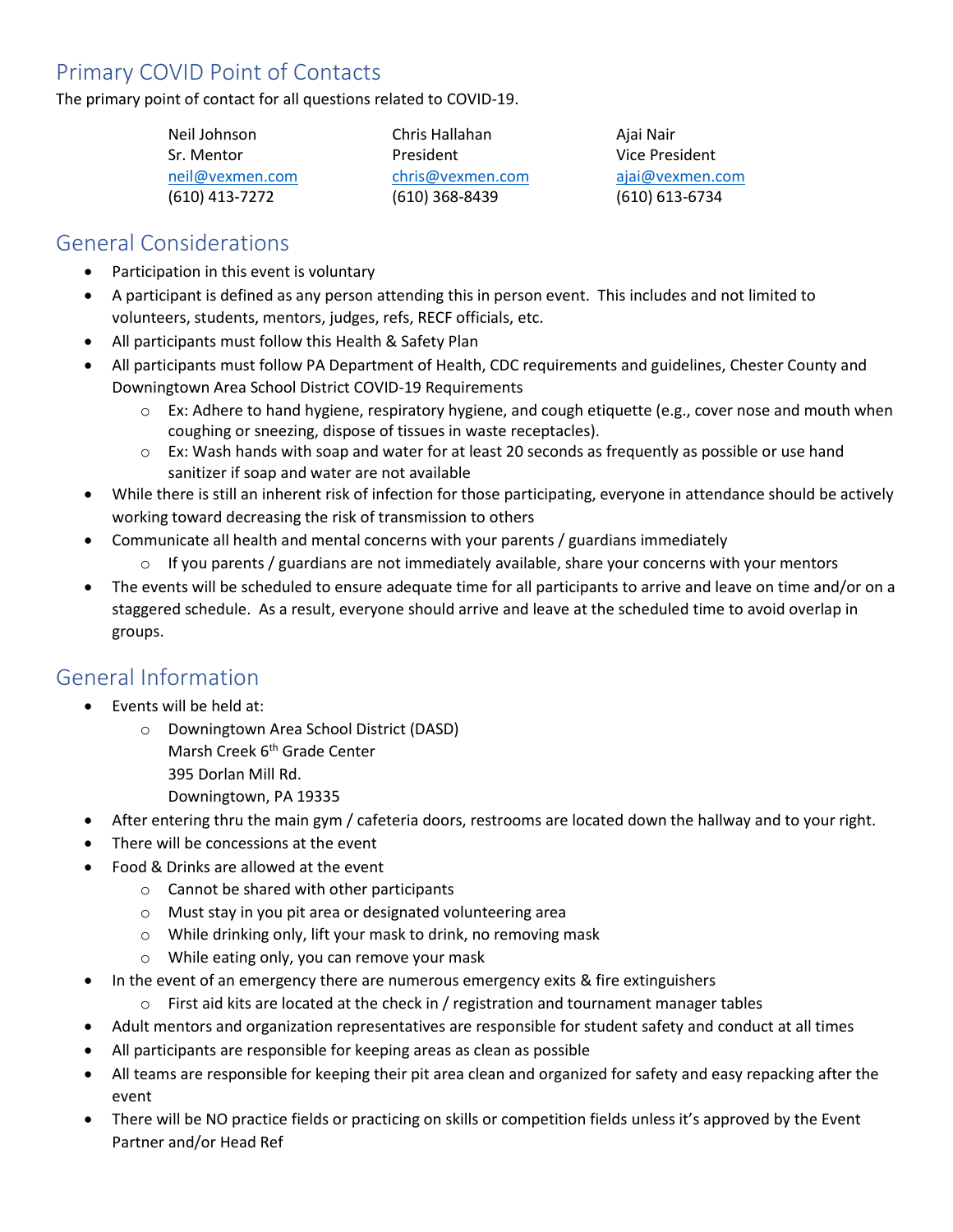- Participants should not carpool; if unavoidable, limit to members of the same household. If this is not possible all participants should try to use facemasks while carpooling
- The event partners WiFi secured network is only for event partner use
- Participants can use the DASD Guest Free Wifi
	- o Bandwidth may be limited due to the number of participants at the event
- The event space is large
	- o Wear comfortable closed toe shoes, you will be required to walk from the cafeteria to/from the gym
	- $\circ$  You may wish to bring a hand truck, dolly, robox, etc. to bring in your robot & equipment in from your car
	- o Plan accordingly, it may take you approx. 1-2 minutes to get to your destination

### <span id="page-3-0"></span>Before / After the Event Procedures

- Participants must clean individual personal equipment (laptops, cords, etc.) and clothing prior to and after the event.
- Participants must clean all team/shared equipment before and after the event
- Participants should arrive prepared to go and avoid congregating before an event

### <span id="page-3-1"></span>Before Event Screening Procedures

- Vaccinations are not required
- Any participant who is experiencing COVID-19 symptoms 48 hours prior to the event cannot attend
- Any participant who believes they may be sick cannot attend the event
- No participant who tests positive for COVID-19 (and any variants) on or after January 16<sup>th</sup> may attend this event
- No person who has had close contact with someone who has tested positive for COVID-19 (and any variants) on or after January 16<sup>th</sup> may attend this event.
- If a team is unable to attend the event, please notify the Event Partner as soon as possible

#### <span id="page-3-2"></span>After Event Screening Procedures

• If anyone tests positive for COVID-19 who was at an event within 5 days, notify the Event Partner and appropriate notification will be initiated

#### <span id="page-3-3"></span>During Event - Plan if Participant Falls Ill

#### Mentors:

- Will monitor participants for symptoms during the event
- If a student falls ill, mentors will communicate via call / text / email with parents and the primary COVID-19 point of contacts
- Any participant who is ill, must be sent home immediately

In the case a participant at the event has a probable or confirmed case of COVID-19, the event partner will implement the protocols below:

- Secure and decontaminate the affected areas by:
	- $\circ$  Closing off areas visited by the person who is a possible or confirmed case of COVID-19
	- $\circ$  Opening outside doors and window and if possible, use ventilation fans to circulate are in the area
	- $\circ$  Waiting at least 24 hours, or as long as practical, before cleaning and disinfecting the affected area
	- o Cleaning and disinfecting all shared areas such as bathrooms, tables, etc. used by the sick participant
- Identify others who were in close contact with a person with probable or confirmed case of COVID-19 from the period 48 hours before symptom onset to the time at which the participant isolated. Notify other participants who were in close contact with the confirmed individual while maintaining confidentiality as required by the Americans with Disabilities Act (ADA).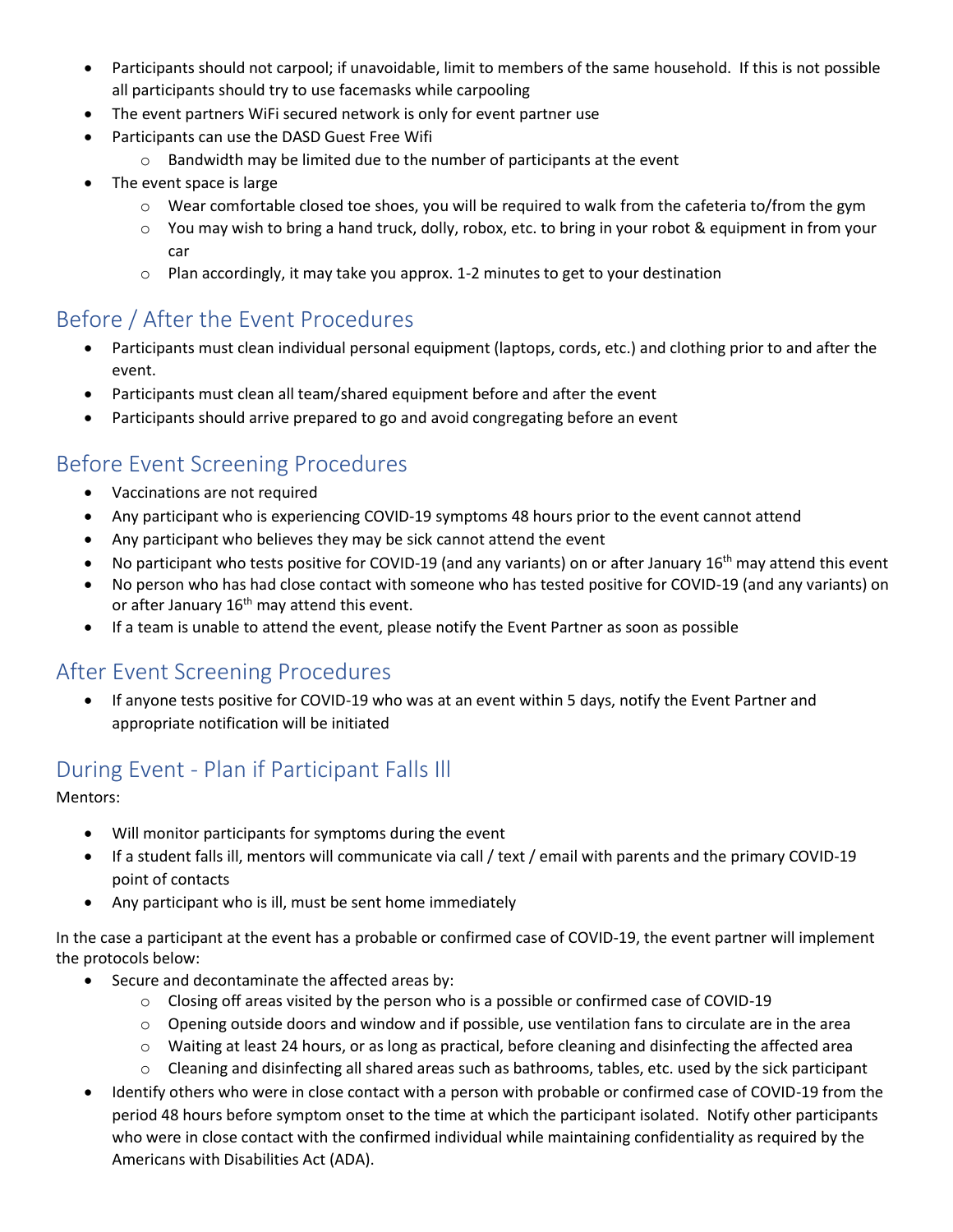• Promptly notify others who were in close contact of any known exposure to COVID-19 at an event, consistent with applicable confidentiality laws

#### <span id="page-4-0"></span>Capacity Limit

- Indoor event capacity is based on the fire code occupancy limit
- Note: It would be appreciated if attendees are kept to a bare minimum

#### <span id="page-4-1"></span>During Event - General Procedures

- Participants can bring their own water bottles to the event
- Fixed water fountains are not to be used
	- o No hydration stations can be used
		- o No sharing through disposable cups
- Food is allowed inside
- Activities that increase the risk of exposure to saliva should not be permitted including chewing gum, spitting, licking fingers, and eating sunflower seeds
- While at an event, all participants must always wear a facemask that covers the nose and mouth
	- o Face shields are optional, but are recommended
		- **EXEC** Teams should consider face shields as safety glasses can fog up with masks on
	- o At this time face mask exemption are not allowed
- Should a participant need a mask break, they can go outside for a break
- Events will be structured in a way to maintain the appropriate social distancing
	- $\circ$  Ex: Fields, pits, tables, etc. will be at or above social distancing requirements
- Event entrance is limited to:
	- o Parents, volunteers, organization representatives, RECF officials, all students and invited guests only
	- o The event is closed to the general public
- Each team must have at least 1 adult mentor and/or organization representative
	- $\circ$  1 adult mentor and/or organizational representative can be one for 1 team and/or organization
- If the team does not have an adult mentor and/or organizational representative, they may not enter the event
- For organizations with two or more teams in attendance, one primary representative from the organization may also attend
- Participants will practice social distancing at all times possible and do not congregate at entry ways, queuing tables, fields, tv monitors, projectors / screens, audience standing area or similar locations
- Mentors, volunteers and cleaning staff will clean and disinfect high-contact surface areas
- All participants should bring your own hand sanitizer, disinfectant spray and/or wipes
- Participants should remain in their pits, volunteer area, audience area, etc. as much as possible
- The event partner will try to live stream the event (not guaranteed)
	- o See Vexmen Youtube [Site](file:///G:/Shared%20drives/VEXMEN/Events/2021-22%20Season/o%09https:/www.youtube.com/channel/UCCIevRvMRIDGE0Ib3unxi_g) for additional details
- Teams are not allowed to bring their own fields or field tiles, but they may bring their own goals / game elements for robot testing purposes
- Disinfectant spray & paper towels will be available at central locations
- Garbage cans / receptacles will be located in the bathrooms, registration desk and other key areas
- If any team has to scratch mid-event, please notify the Event Partner immediately

#### <span id="page-4-2"></span>During Event – Check In / Registration

- During the check in / registration process, your RECF waiver and team registration will be checked  $\circ$  If you have not completed any of these, you will not be permitted entrance
- The teams adult mentor and/or organizational representative must be present at time of check in
- Once checked in, participants will be issued a wrist band that they must wear for the duration of the event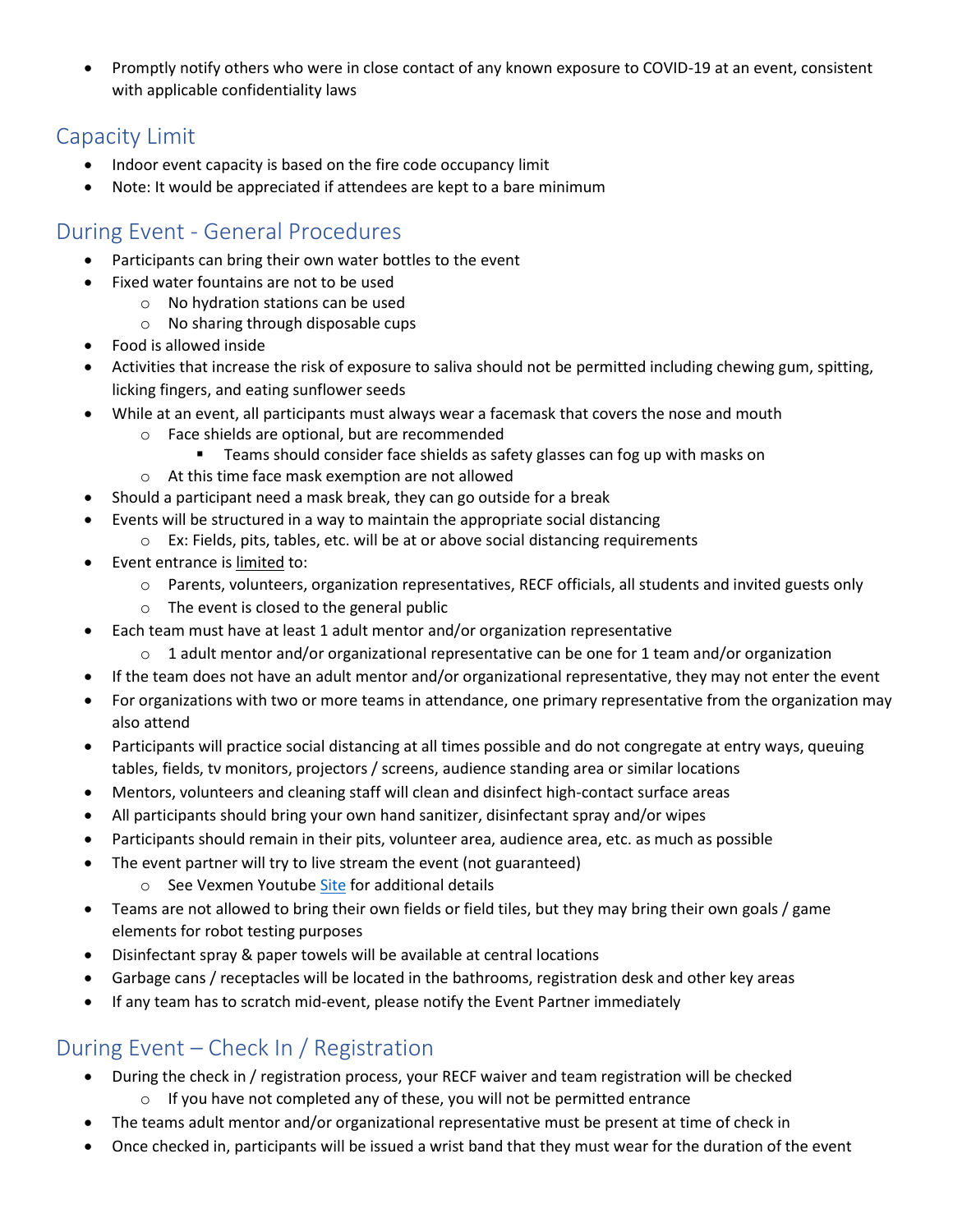- $\circ$  Participants who go outside and return must have their wrist band to re-enter, if they do not have a wrist band, they will have to re-check in
- o Wrist band may be color coded to designate
	- Full Day Volunteer, ½ Day Volunteer, Student, Mentor, etc.
- Teams will be given their pit table assignment

#### <span id="page-5-0"></span>During Event – Pits

- Pit tables (cafeteria tables) will be spaced at far apart as possible
	- o Teams will not share tables
	- o Teams from the same organization will have pit tables near each other
- Each pit table (cafeteria tables) will have seating for at least 5 people
	- o A very limited quantity of additional chairs are available
- Hand sanitizer may be provided for each pit table
- Each pit may have a dedicated outlet for charging
	- o Teams may bring in their own power strip
- There will be no unnecessary sharing of equipment
	- $\circ$  All team equipment and personal items will not be shared with another team unless it has been properly disinfected i.e. Parts, chargers, etc.
		- Participants are responsible for cleaning and disinfecting all shared equipment
	- o Contact the Event Partner should you need additional equipment

# <span id="page-5-1"></span>During Event – Inspection

- Once a team is checked in, teams will head to a central inspection area (near the competition fields in the gym)
- Teams should try to limit the number of students coming to the inspection area
- Volunteers will try to occasionally disinfect the inspection area in between team inspections
	- o This include competition switches, wires, inspection tools, etc.

# <span id="page-5-2"></span>During Event – Queuing

- Only drive team members are allowed to que
- There will be a designated spaces where teams must que
	- o The designated space will be socially distanced from other teams

# <span id="page-5-3"></span>During Event – Qualification Matches & Fields

- Once all the teams are inspected, the qualification match schedule will be generated o Volunteers will hand out match schedules to the teams
- No unnecessary physical contact including shaking hands, fist bumps and high fives
	- o Use thumbs up, saluting, etc. as alternatives
- All competition & skills fields will only be re-set by designated field re-setters
	- o Field re-setters will periodically clean
		- Clean pre-load game elements
		- Clean competition switch cables
		- Game elements that students have touched
		- All game elements
- Students will NOT reset fields
	- o After a match is fully scored, teams will "eject / ungrasp" any game elements in their robots possession and drive their robot to their driver station and then take their robot off the field
		- VRC If this is not possible (broken robot), students will be allow to enter the field and pick up their robot, place it in their driver station, manually remove any game elements and place them on the floor in their driver station